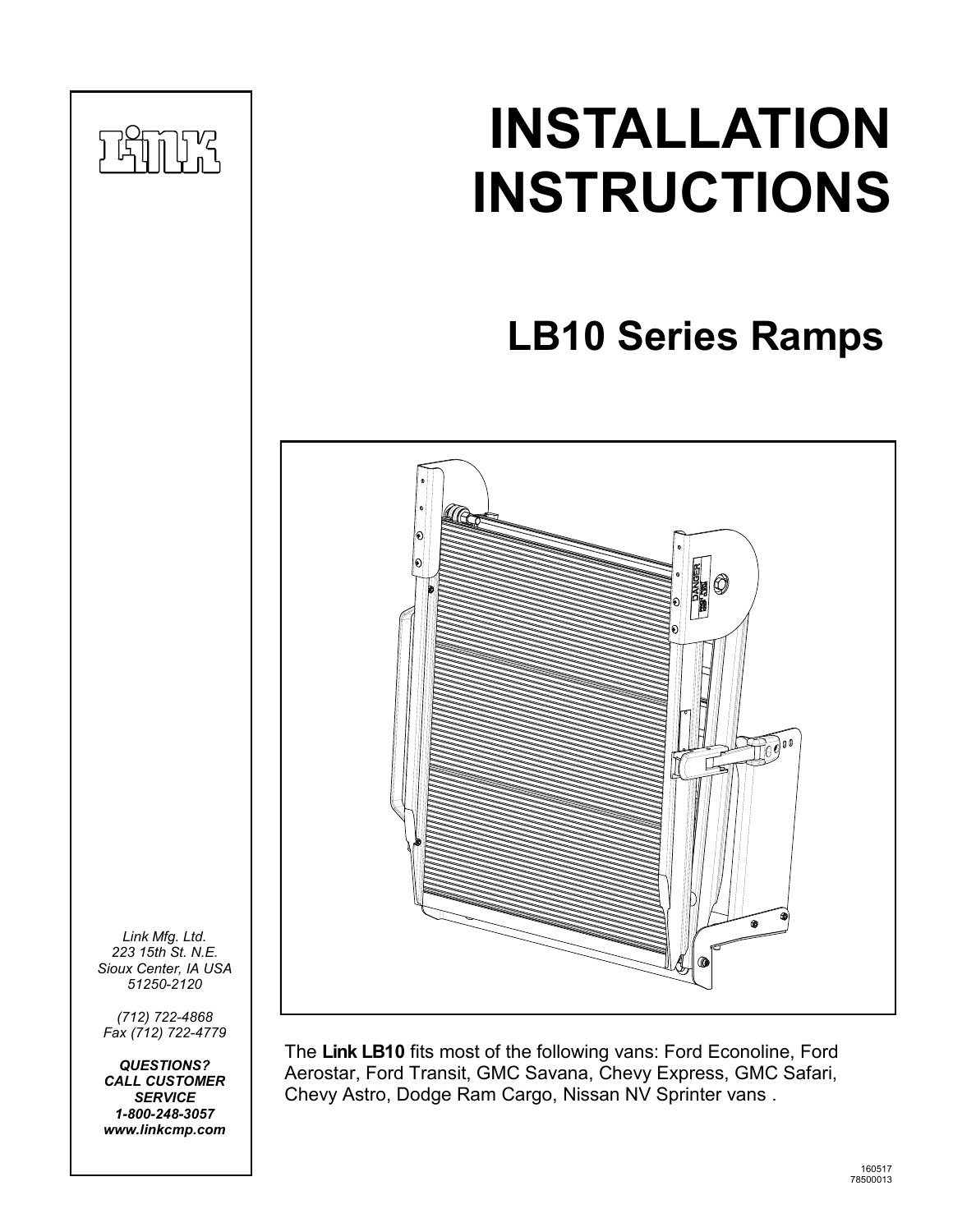## LINK® MODEL "LB10"

Review the **Parts List** on **Page 3** to become familiar with the different components of the **LB10**. Be sure all items were included before beginning assembly.

**IMPORTANT:** Installation of the **LB10** will vary depending on what type of vehicle you have and how you have it set up. Due to variables in different vehicles, the fit of the **LB10** should be evaluated before beginning installation.

- **A.** The **LB10** Ramp is shipped partially assembled. Complete the assembly of the **LB10** before beginning installation (See **FIG. 2** on **Page 3** for assembly details.)
- **B.** Before starting installation, place the **LB10** in position and check all clearance issues. Be sure there is adequate clearance between the **LB10** and the van components (doors, door opening, seat.) Remember: You will need access to both the ramp handle (Item #33) and the lever assisted latch (Item #6.) Typically **LB10** ramps are installed as far forward as possible.
- **C.** Once positioned, mark the holes indicated for your van (see **Table A** below to identify which mount holes to use.) Set aside the ramp and the step mount plate (Item #37.) **Before drilling, verify hole location to be sure they are accessible and will not damage important van components. Check under van to ensure no damage will occur in that area.**
- **D.** Drill holes.
- **E.** Remove the ramp from the step mount plate (Item #37) and bolt the mount plate in place using the supplied fasteners (Item #'s 3, 12, & 22). (See **Page 3** for details)

| <b>F.</b> Attach the ramp and confirm smooth operation and clearances. |  |  |
|------------------------------------------------------------------------|--|--|
|                                                                        |  |  |

| <b>Chevy Astro</b>   | $\overline{\phantom{a}}$ | use holes |                          | B, D, F, H        | <b>Table A</b> |
|----------------------|--------------------------|-----------|--------------------------|-------------------|----------------|
| GMC Safari           | $\overline{\phantom{a}}$ | use holes | $\overline{\phantom{a}}$ | B, D, F, H        |                |
| <b>Chevy Express</b> | $\overline{\phantom{a}}$ | use holes |                          | B, C, F, G        |                |
| GMC Savana           | $\overline{\phantom{a}}$ | use holes | $\blacksquare$           | <b>B, C, F, G</b> |                |
| l Ford Aerostar      | $\overline{\phantom{a}}$ | use holes | ۰.                       | A, D, E, H        |                |
| Ford Econoline       | $\overline{\phantom{a}}$ | use holes | -                        | A, D, E, H        |                |
| Dodge Ram            | $\blacksquare$           | use holes | $\overline{\phantom{a}}$ | A, D, E, H        |                |
| Sprinter Van         | $\blacksquare$           | use holes | $\overline{\phantom{a}}$ | A, D, E, H        |                |
| Nissan NV Van        | $\blacksquare$           | use holes |                          | A, D, E, H        |                |
| Ford Transit Van     | $\overline{\phantom{0}}$ | use holes | -                        | A, D, E, H        |                |
|                      |                          |           |                          |                   |                |